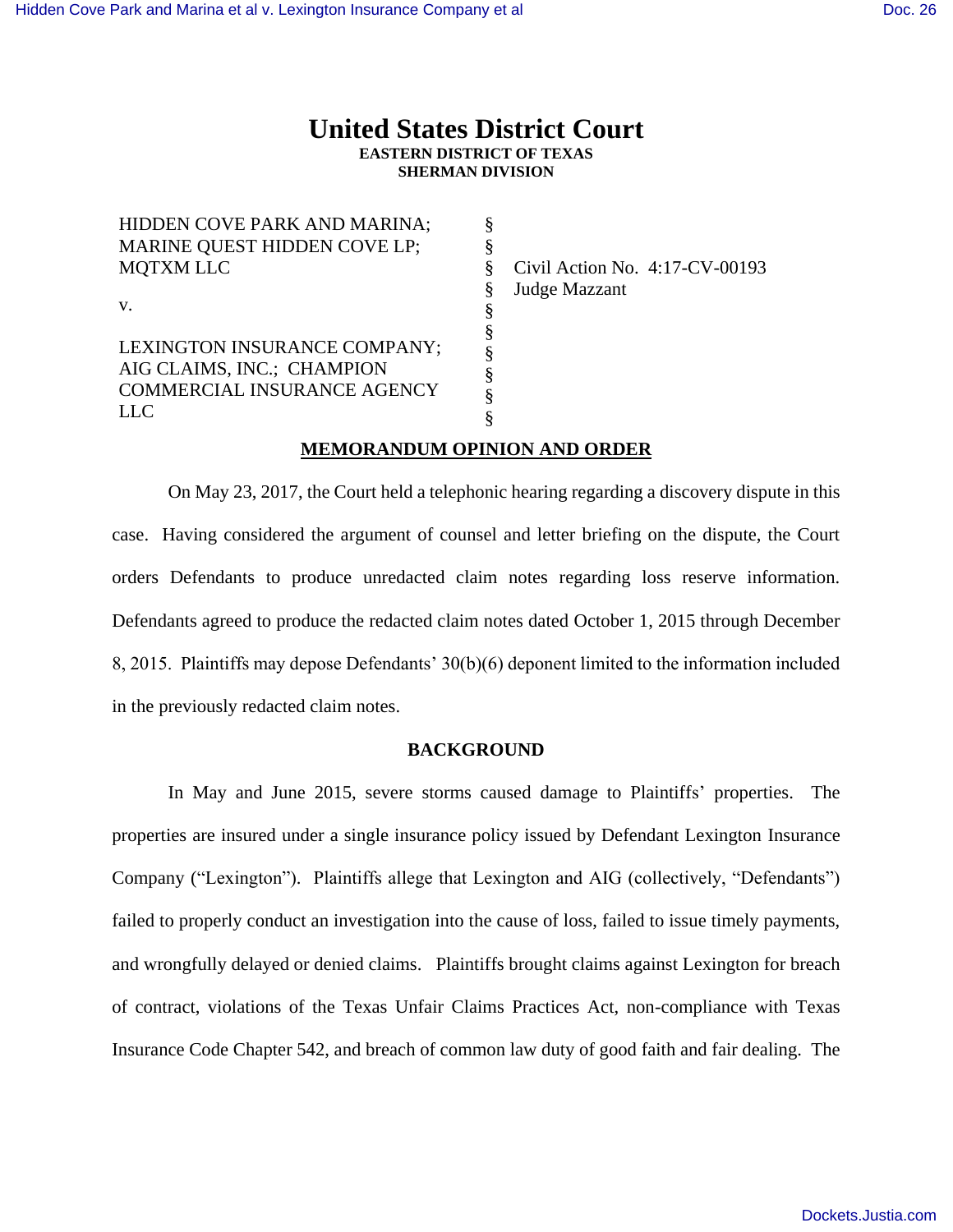central issue in the case is the parties' interpretation of the "Flood" exclusion contained in the policy and its effect on Plaintiffs' claim.

As part of discovery, Defendants produced a redacted version of the claim notes associated with Plaintiffs' claims. Defendants redacted claim notes dated October 1, 2015 through December 8, 2015 based on the work-product privilege. Defendant also redacted claim notes relating to loss reserves on the basis of relevance. Plaintiffs objected to these redactions, and on May 23, 2017, the Court held a hearing regarding the issue. The Court ordered Defendants to provide unredacted copies of the claim notes for in camera inspection and asked the parties to submit letter briefs addressing production of the unredacted claim notes.

On May 24, 2017, Defendants sent the Court unredacted versions of the claim notes for in camera inspection. On May 26, 2017, Plaintiffs sent the Court a letter regarding their request for an unredacted version of Defendants' insurance claim notes and the opportunity to redepose Defendants' 30(b)(6) representative regarding the redacted information. Plaintiffs argued the notes between October 1, 2015 and December 8, 2015 were not protected by the work–product doctrine because the decision to pay the claim was not made until December 8, 2015. Plaintiffs further argued that loss reserve notes were relevant because "the reserve set for the claim would provide insight into when Defendant reached its conclusion regarding the flood sublimit, and how long it took Defendant to reach that conclusion, evidence of a potential breach of the Prompt Payment of Claims Act." Plaintiffs further argued loss reserve notes were relevant to whether Defendants denied Plaintiffs claim in bad faith "as it would demonstrate that it believed its own liability to be higher than what it paid."

On May 30, 2017, Defendants sent the Court a response letter. Defendants agreed to produce the redacted claims dated between October 1, 2015 and December 8, 2015. However,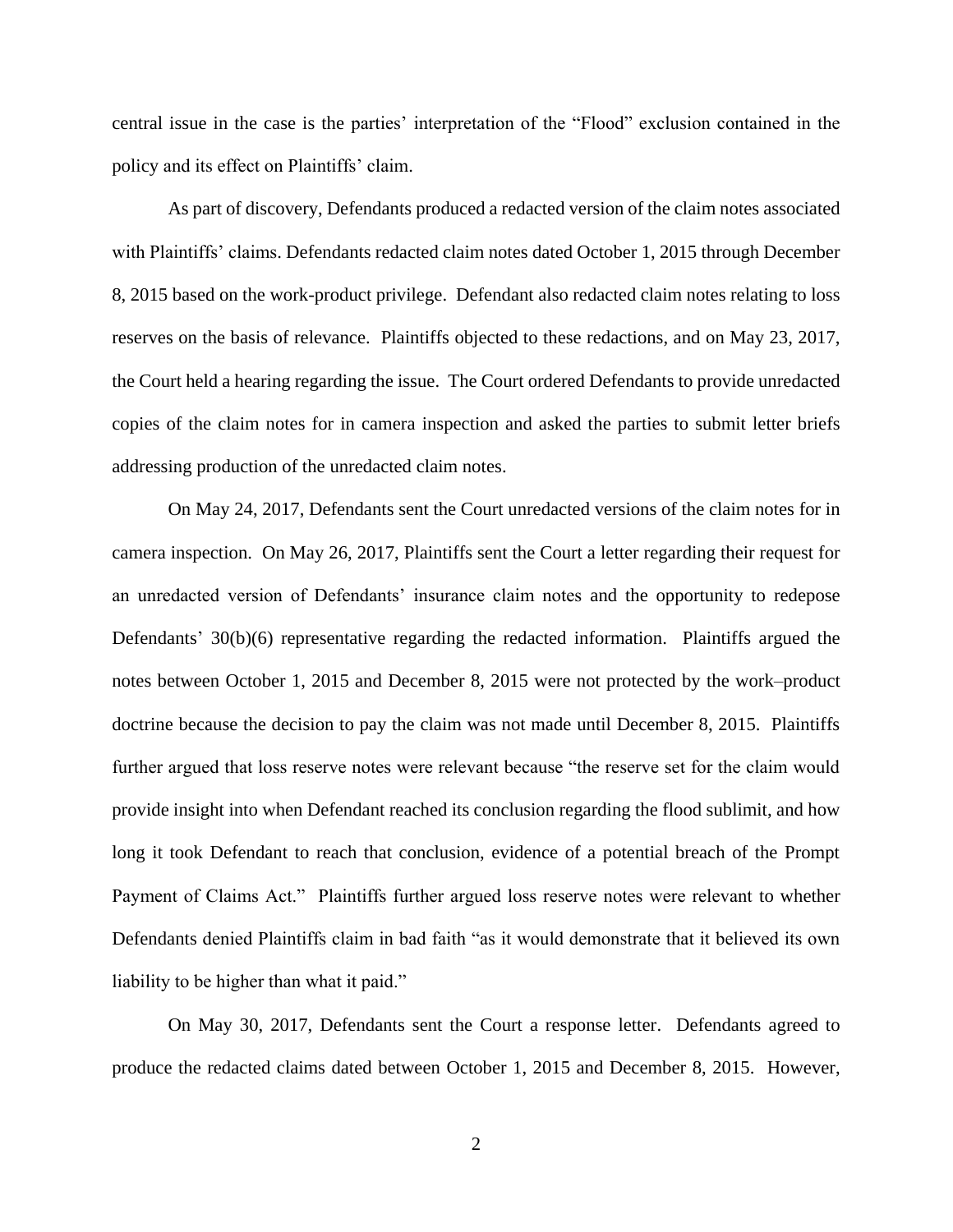Defendants did not agree to remove redactions regarding loss reserves. Defendants argue that notes regarding the loss reserves are not relevant because "Defendants' initial setting of reserves took place before they had a copy of the policy in hand" and thus "the issue of reserves had absolutely no relevance to the interpretation of the policy language." Defendants also objected to Plaintiffs' request to redepose the 30(b)(6) deponent, arguing the additional notes to be produced contain very little, if any, new information.

On May 31, 2017, Plaintiffs sent the Court a reply letter. Plaintiffs argue that the notes regarding loss reserves are discoverable because "reserve information in a bad faith suit may be evidence of Defendant's state of mind in adjusting the claim." Plaintiffs further reply that even if Defendants did not have a copy of the insurance policy while adjusting the claim, Lexington could have easily accessed its own insurance policy. Plaintiffs also argue that the policy at issue was a renewal of the previous year's policy, which was in Defendants' possession.

#### **LEGAL STANDARD**

Under Federal Rule of Civil Procedure 26(b)(1), parties "may obtain discovery regarding any nonprivileged matter that is relevant to any party's claim or defense . . . ." Fed. R. Civ. P.  $26(b)(1)$ . Relevance, for the purposes of Rule  $26(b)(1)$ , is when the request is reasonably calculated to lead to the discovery of admissible evidence. *Id.*; *Crosby v. La. Health & Indem. Co.*, 647 F.3d 258, 262 (5th Cir. 2011). It is well-established that "control of discovery is committed to the sound discretion of the trial court." *Freeman v. United States*, 556 F.3d 326, 341 (5th Cir. 2009) (quoting *Williamson v. U.S. Dep't of Agric.*, 815 F.2d 368, 382 (5th Cir. 1987)).

### **ANALYSIS**

The Court finds the claim notes regarding loss reserve are relevant to Plaintiffs' claims. "In cases involving alleged bad faith on the part of the insurer in denying coverage, the amount of the loss reserve set by the insurer may be relevant because it could well belie a later claim that the